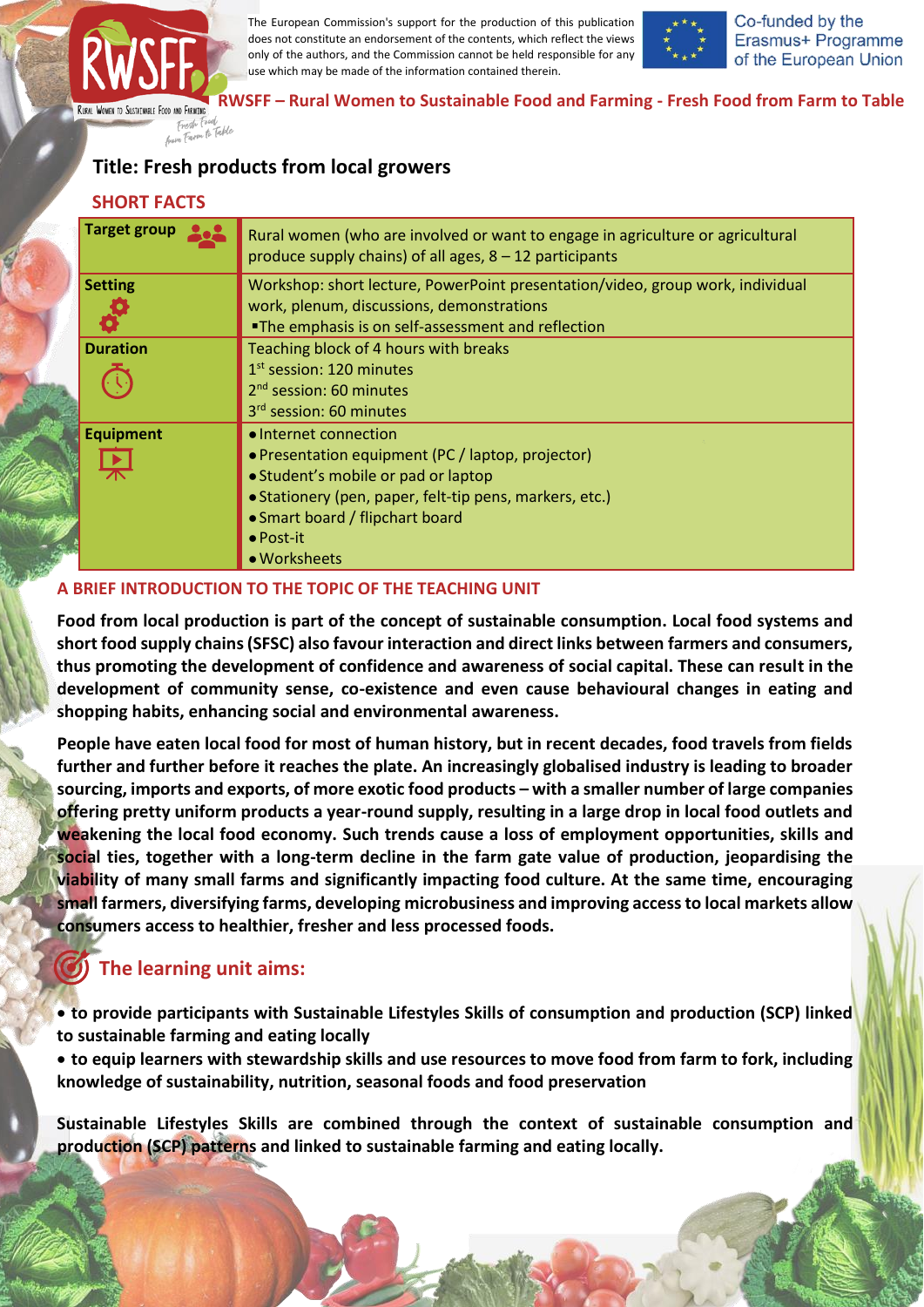## **Objectives:**

- **to promote the availability of healthy, local, organic, fresh and low-impact seasonal foods**
- **to enlighten learners' awareness of the need to boost the local economy and offer fresh food in the local market**
- **to promote change in the community based on local resources, which brings innovation and a new vision in the field of nutrition culture, sustainability and personal development**

### **Preparation**

**Research**

**How to make food choices meaningful to shift narratives?**

✓ **Initiate actions that contribute to increasing awareness and critical reflection about consumption, human-nature interdependency and sustainable living**

✓ **Awareness-raising and promoting diet diversification and the nutritional, environmental and economic benefits of locally grown food**

✓ **Support nutrition education using culturally and socially appropriate nutrition messaging, which can create a demand for locally grown food**

**TIP:** To successfully conduct a training/workshop, keep the following in mind:

- Prepare the necessary materials (worksheet, stationery, presentation equipment, flipchart board, etc.) and provide the participants with needed materials for work
- Provide a comfortable learning environment with appropriate conditions for carrying out all planned activities
- $\rightarrow$  Develop a stimulating and creative learning environment experiences in such another environment help participants see themselves and the world in a new way and give them the will to change their usual behaviour
- Prepare a plan of activities

Recommendations for preparing a plan of activities:

- based on your knowledge of essential concepts and characteristics of your target group. **Be well acquainted!**

- specific enough, but also allows some last-minute changes if the situation requires them. **Be concrete but also flexible!**

- the duration of each activity to fit into the overall duration of the training, including enough breaks. **Think about the schedule and limited time!**

## **Method / Process description**

## **Session 1**

- **Welcome word (10 minutes)**
- **Getting to know – "Hello My Name Is" | Icebreaker game, Name game – introduction to the group (10 minutes)**
- **Common board – Expectation test and reflection | Introduction to the topic through the eyes of the participants – introductory evaluation: Wall writing (30 minutes)**

• **Introduction to the topic | The trainer gives information about the lesson subject to participants and defines the objectives of the sessions. Trainees are invited to add in their own objectives and to set priorities for their own learning (10 minutes)**

• **Trainer explains lesson unit – Fresh products from local growers – using large screen (45 minutes) Coffee break (15 minutes)**